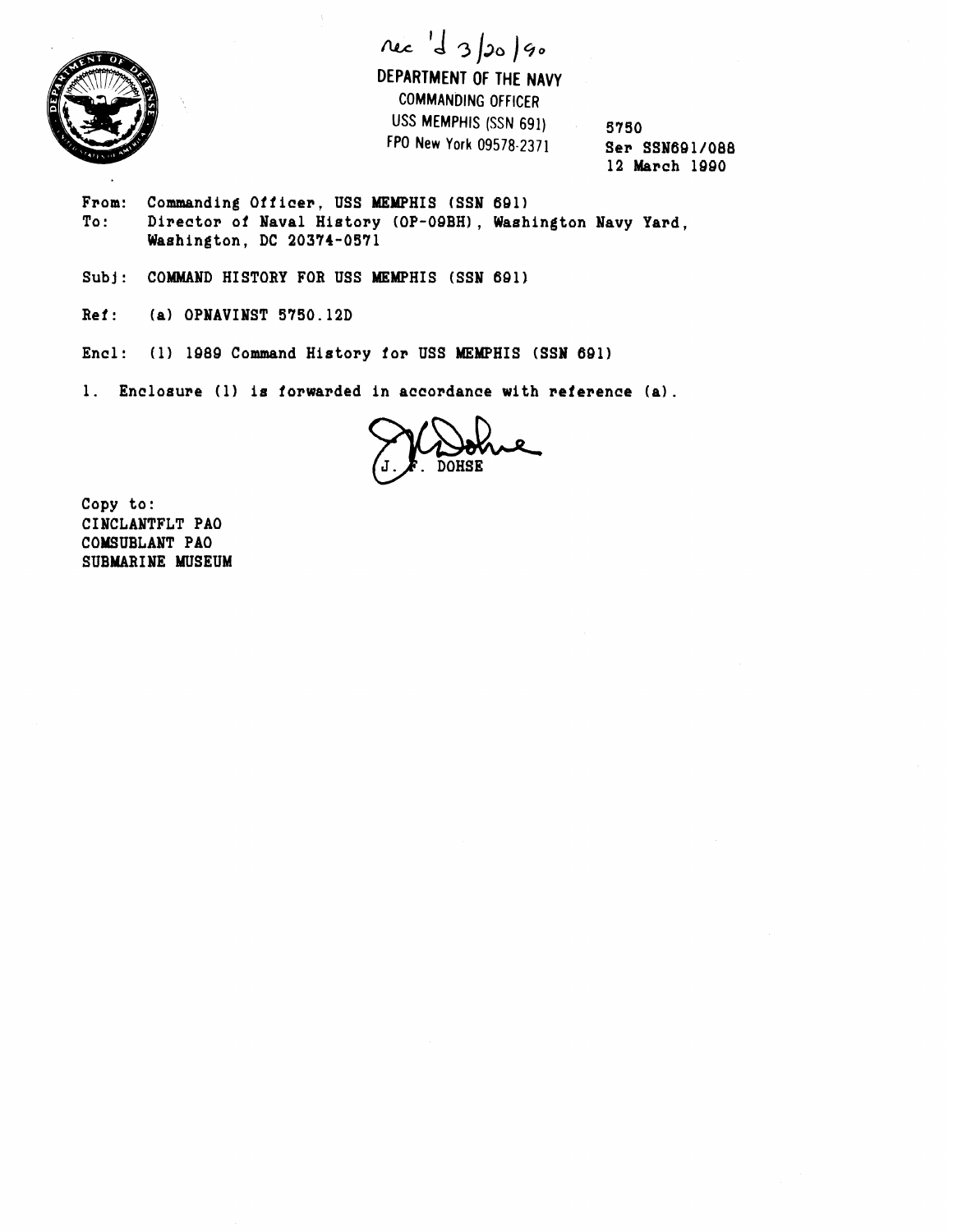## **Part 1** - **Command Composition and Organization**

**USS MEMPHIS (SSN 691) is a nuclear powered, LOB Angeles Class attack**  submarine whose primary mission is anti-submarine warfare (ASW). She is **homeported in Norfolk, Virginia, and supports the following operational Chain of Command: Commander Submarine Squadron EIGHT, Commander Submarine Force, U.S. Atlantic Fleet and Commander in Chief, U.S. Atlantic Fleet. USS MEMPHIS (SSN 601) reports administratively to Commander, Submarine Group SIX via Commander, Submarine Squadron EIOHT.** 

**Commander John F. Dohse, USN, relieved Commander Gary E. Williams, USN, as Commanding Officer on 11 November, 1080. Commander Dohse's biography is attached as Tab A.** 

## Part II - Chronology

| 01 JAN - 16 JAN     |  | Upkeep, Norfolk, VA                                        |
|---------------------|--|------------------------------------------------------------|
| $17$ JAN - $05$ FEB |  | ISE and Predeployment Workup                               |
| 06 FEB - 07 FEB     |  | Operational Reactor Safeguards Examination                 |
| 09 FEB - 28 FEB     |  | Predeployment Upkeep, Norfolk, VA                          |
| $01$ MAR - $05$ MAR |  | At sea Sonar Calibration                                   |
| 06 MAR - 12 MAR     |  | Predeployment Refresher Training, New London, CT           |
| $13$ MAR - $18$ MAR |  | Predeployment At Sea Operations                            |
| $20$ MAR - $24$ MAR |  | Predeployment At Sea Certification                         |
| $25$ MAR - $28$ MAR |  | Inport, Norfolk, VA                                        |
| $29$ MAR - 01 JUN   |  | Atlantic Ocean Deployment                                  |
| $01$ JUN - $03$ JUN |  | Inport Holy Loch, Scotland                                 |
| 06 JUN - 09 JUN     |  | Port Visit, Plymouth, England                              |
| $13$ JUN - $17$ JUN |  | Port Visit, Haakonsvern, Norway                            |
| $20$ JUN - 04 JUL   |  | ASW Exercises                                              |
| 09 JUL - 24 JUL     |  | Standdown, Norfolk, VA                                     |
| 24 JUL - 27 AUG     |  | IMA Upkeep, Norfolk, VA                                    |
| 28 AUG - 01 SEP     |  | ISE and ASW services                                       |
| $02$ SEP - 14 SEP   |  | Submarine Tactical Training Between Deployments (STTBD) at |
|                     |  | Submarine Training Facility, Norfolk, VA                   |
| 15 SEP - 29 SEP     |  | MK 48 Command Qualification Firings, Tomahawk Proficiency  |
|                     |  | and Operational Test Launch of Tomahawk Missile            |
| 30 SEP - 01 OCT     |  | Inport, Norfolk, VA                                        |
| 02 OCT - 02 OCT     |  | Dependent's Cruise                                         |
| 03 OCT - 11 NOV     |  | Upkeep, Norfolk, VA                                        |
| 11 NOV              |  | Change of Command                                          |
| 12 NOV - 19 DEC     |  | IMA Upkeep and Shipyard Restricted                         |
|                     |  | Availability, Norfolk, Va                                  |
| 20 DEC - 22 DEC     |  | ISE and Sea Trials                                         |
| 23 DEC - 31 DEC     |  | Holiday Standdown                                          |